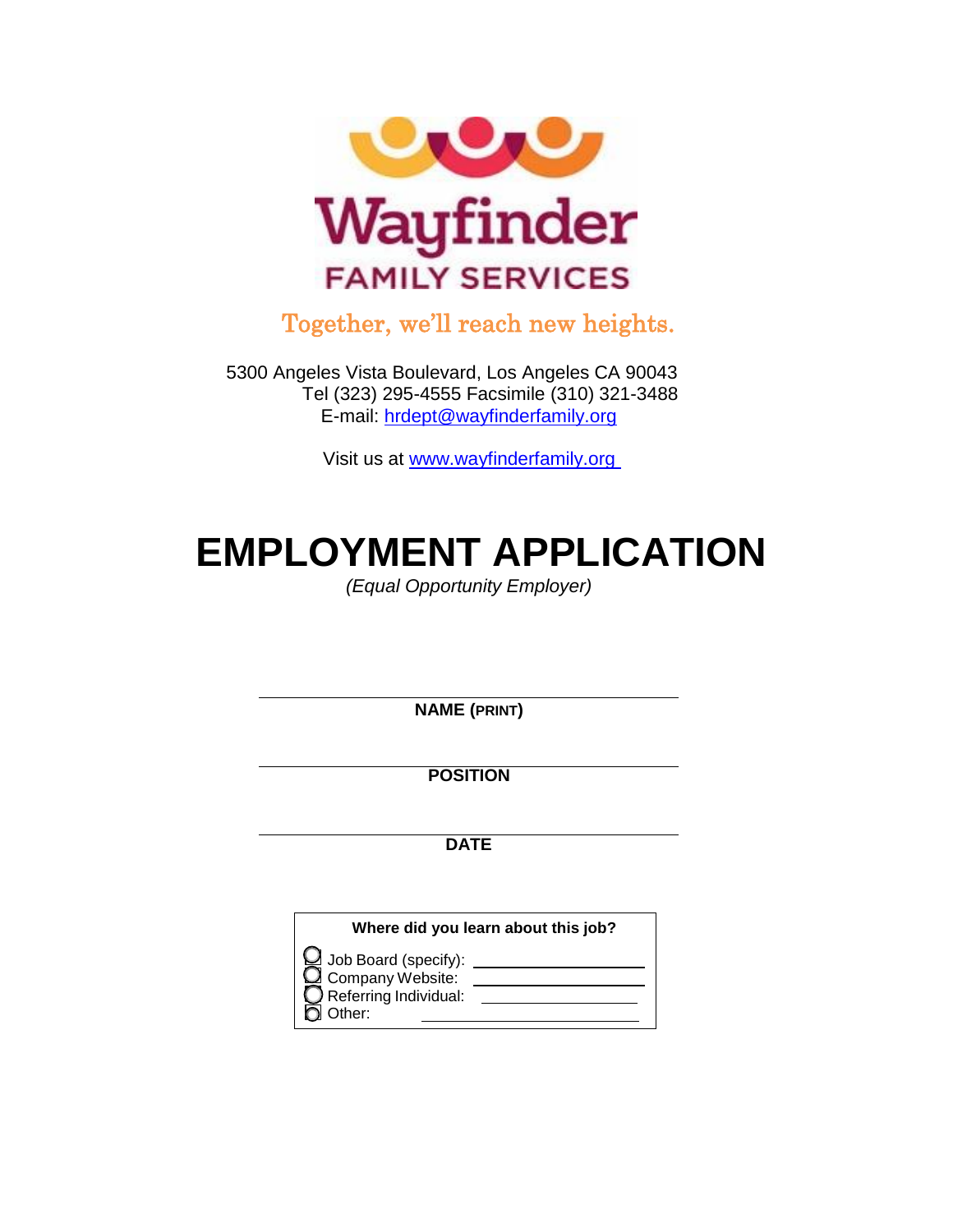

 **PERSONAL INFORMATION All questions need to be answered for your application to be considered.**

| Name:<br>Last                                                                                                                                                                 | First                       |      | Middle         |              |          |
|-------------------------------------------------------------------------------------------------------------------------------------------------------------------------------|-----------------------------|------|----------------|--------------|----------|
| (Note: This information is only necessary for verification of your prior work history and education.)<br>List all other names by which you have ever worked or been educated: |                             |      |                |              |          |
| <b>Present Address: Street</b>                                                                                                                                                | Apt. No.                    | City |                | <b>State</b> | Zip Code |
| Home Telephone                                                                                                                                                                | Cell/Message<br>Telephone ( |      | E-mail address |              |          |
| Can you provide proof of right to work in the US? $\Box$ Yes $\Box$ No<br>Are you 18 years or older? $\Box$ Yes $\Box$ No                                                     |                             |      |                |              |          |

#### **EMPLOYMENT DESIRED**

|                                                                                                                                  | Full Time L                                                    | $\Box$ How many hours?                                             |  |  |  |
|----------------------------------------------------------------------------------------------------------------------------------|----------------------------------------------------------------|--------------------------------------------------------------------|--|--|--|
| Date you can start:                                                                                                              | Salary/Pay Desired:<br><u>[</u> [11] Desired:<br>[12] Desired: | Please put an amount. "Open" or<br>"Negotiable" is not acceptable. |  |  |  |
| Have you ever applied to our company before? TYesTNo When? <b>Mark Action</b> 2 Unit at position? Unit position? Unit position 2 |                                                                |                                                                    |  |  |  |
| Have you ever worked for our company before?   Yes   No Dates? _________________                                                 |                                                                |                                                                    |  |  |  |
| Was termination voluntary, or involuntary? Give exact reasons for leaving: _______________________________                       |                                                                |                                                                    |  |  |  |
|                                                                                                                                  |                                                                |                                                                    |  |  |  |
| Do you have a relative, by blood or marriage, working at Wayfinder Family Services?<br>」<br>No Relation type: _________________  |                                                                |                                                                    |  |  |  |
| Name of Relative:                                                                                                                |                                                                |                                                                    |  |  |  |

#### **PERFORMANCE OF JOB FUNCTIONS**

| Are you able to perform the essential job functions of the job which you are applying, with or without accommodation?<br>$\Box$ Yes $\Box$ No |
|-----------------------------------------------------------------------------------------------------------------------------------------------|
| Do you have adequate transportation to and from work? $\Box$ Yes $\Box$ No                                                                    |

| If requested, are you available to work (check all that apply): □Days □Evenings □Weekends □Overtime |  |
|-----------------------------------------------------------------------------------------------------|--|
|-----------------------------------------------------------------------------------------------------|--|

#### **EDUCATION**

| Type of<br>Institution | <b>Institution Name</b> | Years<br>Completed<br>(Circle) | Type of Diploma/<br>Degree<br>Received | Describe Course of Study or Major |
|------------------------|-------------------------|--------------------------------|----------------------------------------|-----------------------------------|
| High School            |                         | 9 10 11 12                     |                                        |                                   |
| College/University     |                         | 1234                           |                                        |                                   |
| Graduate/Professional  |                         | 1234                           |                                        |                                   |
| Trade or Other         |                         |                                |                                        |                                   |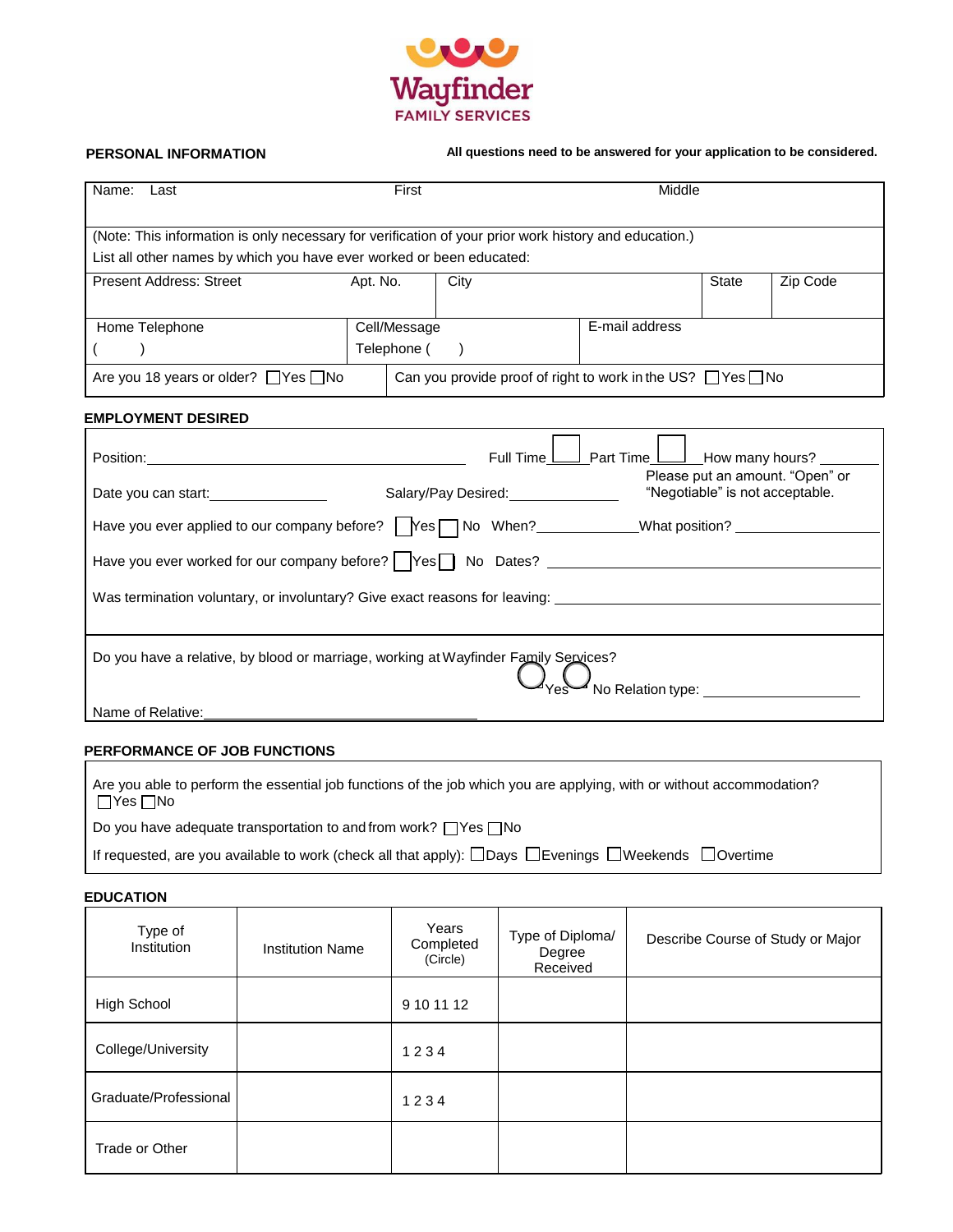### **SPECIAL SKILLS AND QUALIFICATIONS**

Please list languages in which you are fluent and any other experience, training, or qualifications you have:

| <b>EMPLOYMENT HISTORY</b>                                                                                           |                                                                                                                | List last four employers beginning with your current or most recent     |  |  |
|---------------------------------------------------------------------------------------------------------------------|----------------------------------------------------------------------------------------------------------------|-------------------------------------------------------------------------|--|--|
| Employer:                                                                                                           | Type of business:                                                                                              | Telephone:<br>(                                                         |  |  |
| Address:                                                                                                            |                                                                                                                |                                                                         |  |  |
| Start (MM/YY) ____ / ____ End (MM/YY) ____ / ____                                                                   | Hours per week: Network and the set of the set of the set of the set of the set of the set of the set of the s |                                                                         |  |  |
|                                                                                                                     |                                                                                                                | Did your duties require you to work with children? □ Yes □ No           |  |  |
|                                                                                                                     |                                                                                                                |                                                                         |  |  |
|                                                                                                                     | Is this your current employer? □ Yes □ No                                                                      |                                                                         |  |  |
| Supervisor:<br>Exact reason for leaving (If current employer, will you be resigning? Explain.): ___________________ | May we contact? $\Box$ Yes $\Box$ No                                                                           |                                                                         |  |  |
|                                                                                                                     |                                                                                                                |                                                                         |  |  |
| Employer:                                                                                                           | Type of business:                                                                                              | Telephone:                                                              |  |  |
| Address:                                                                                                            |                                                                                                                | $($ $)$                                                                 |  |  |
|                                                                                                                     |                                                                                                                |                                                                         |  |  |
| Start (MM/YY) / End (MM/YY) /                                                                                       | Hours per week: ________________                                                                               |                                                                         |  |  |
|                                                                                                                     |                                                                                                                | Did your duties require you to work with children? □Yes□No              |  |  |
|                                                                                                                     |                                                                                                                |                                                                         |  |  |
|                                                                                                                     | Is this your current employer? □Yes□No                                                                         |                                                                         |  |  |
| Exact reason for leaving (If current employer, will you be resigning? Explain.): ___________________                |                                                                                                                |                                                                         |  |  |
|                                                                                                                     |                                                                                                                |                                                                         |  |  |
| Employer:                                                                                                           | Type of business:                                                                                              | Telephone:                                                              |  |  |
| Address:                                                                                                            |                                                                                                                |                                                                         |  |  |
|                                                                                                                     |                                                                                                                |                                                                         |  |  |
| Start (MM/YY) _____ / ____ End (MM/YY) ______ / ____                                                                | Hours per week: _________                                                                                      |                                                                         |  |  |
|                                                                                                                     | Supervisor:                                                                                                    |                                                                         |  |  |
|                                                                                                                     |                                                                                                                |                                                                         |  |  |
| Exact reason for leaving (If current employer, will you be resigning? Explain.):                                    |                                                                                                                |                                                                         |  |  |
|                                                                                                                     | Did your duties require you to work with children? r                                                           | ⊣ Yes — No                                                              |  |  |
| Employer:                                                                                                           | Type of business:                                                                                              | Telephone:                                                              |  |  |
| Address:                                                                                                            |                                                                                                                |                                                                         |  |  |
| Start (MM/YY) ____ / ____ End (MM/YY) ___ / ___                                                                     | Hours per week: ____________                                                                                   |                                                                         |  |  |
|                                                                                                                     | Supervisor:                                                                                                    |                                                                         |  |  |
|                                                                                                                     |                                                                                                                |                                                                         |  |  |
|                                                                                                                     |                                                                                                                |                                                                         |  |  |
| Exact reason for leaving (If current employer, will you be resigning? Explain.): __________________                 |                                                                                                                |                                                                         |  |  |
|                                                                                                                     |                                                                                                                | Did your duties require you to work with children? $\Box$ Yes $\Box$ No |  |  |
|                                                                                                                     |                                                                                                                |                                                                         |  |  |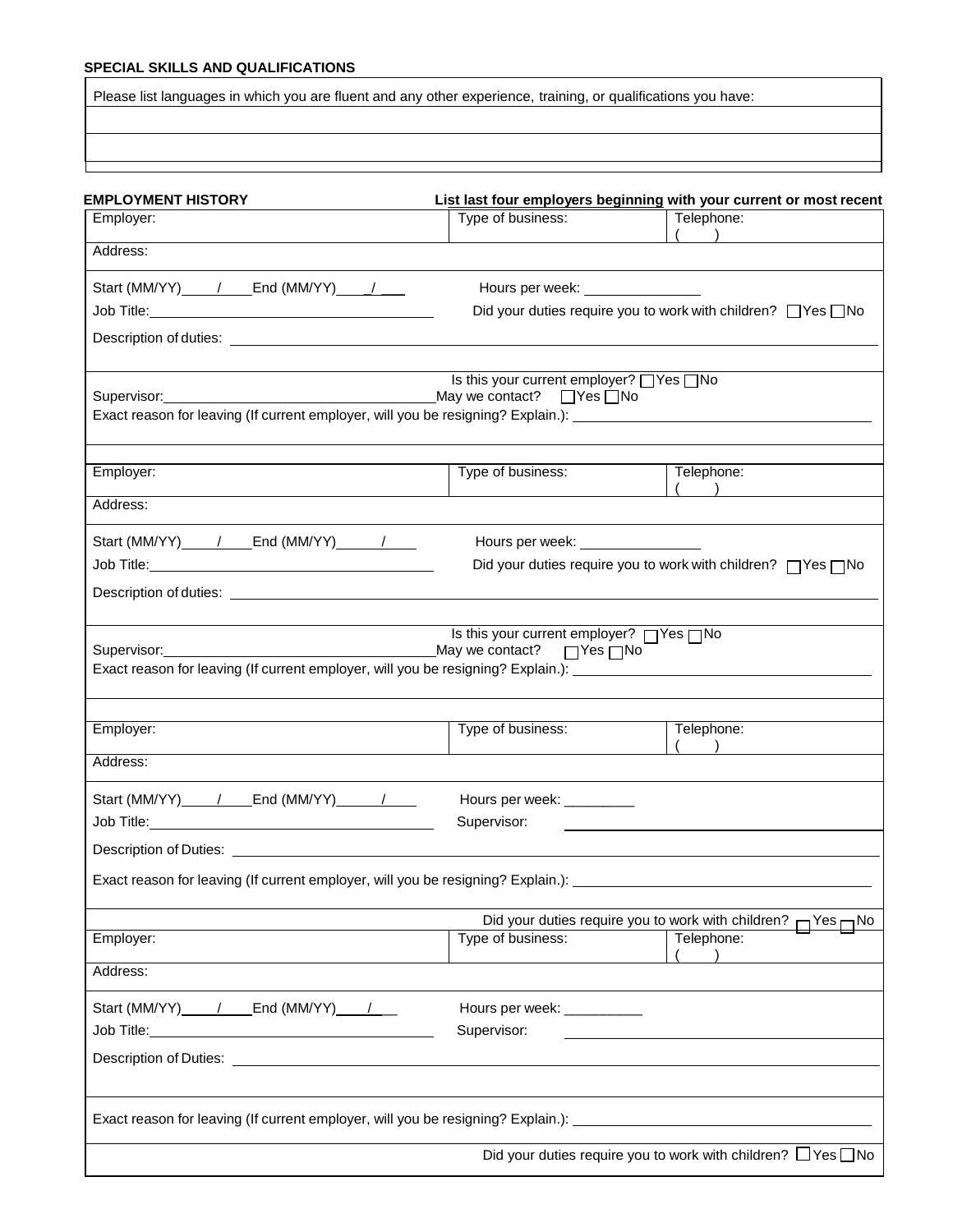#### **SERVICE RECORD**

| U.S. Military or Naval Service:                   | Rank: |
|---------------------------------------------------|-------|
| Relevant skills acquired during military service: |       |
|                                                   |       |

#### **UNEMPLOYMENT HISTORY**

Please account for any time greater than one month you were not employed in the last ten years after leaving school (please include time period and reason):

#### **REFERENCES**

| three years.                 |           | Give the names of three persons not related to you who have knowledge of your work performance within the last |  |
|------------------------------|-----------|----------------------------------------------------------------------------------------------------------------|--|
| Name & Years of Acquaintance | Telephone | Occupation                                                                                                     |  |
|                              |           |                                                                                                                |  |
|                              |           |                                                                                                                |  |
|                              |           |                                                                                                                |  |

#### **MISCELLANEOUS**

Do you have any commitments to another entity, business or person that may affect your employment with Wayfinder Family Services? <u>Nes</u> DNo

 $($  )

Explain fully:

**An applicant's criminal conviction history will not be taken into consideration before making a conditional offer of employment. Wayfinder Family Services may inquire about and consider an applicant's conviction history after a conditional offer is extended, in accordance with State and Federal law regulations.** 

**THIS APPLICATION WILL BE CONSIDERED ACTIVE FOR A MAXIMUM OF THIRTY (30) DAYS. IF YOU WISH TO BE CONSIDERED FOR EMPLOYMENT AFTER THAT TIME, YOU MUST REAPPLY.**

**I CERTIFY THAT ALL OF THE INFORMATION THAT I HAVE PROVIDED ON THIS APPLICATION IS TRUE AND ACCURATE.**

**Date CONSIDER Signature of Applicant**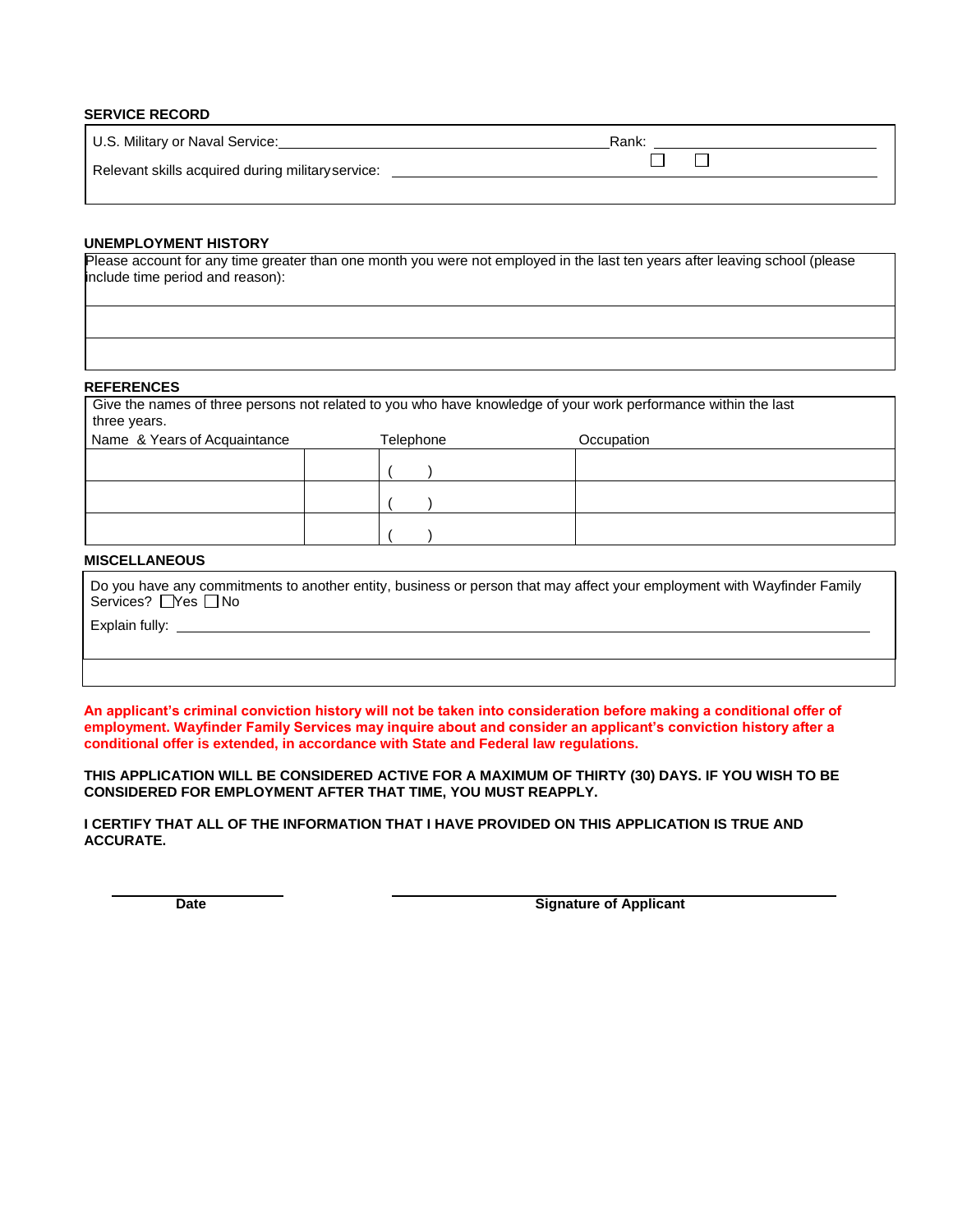#### **APPLICANT'S STATEMENT AND AGREEMENT**

In the event of my employment to a position at the Wayfinder Family Services (Wayfinder), I will comply with all rules and regulations of this Wayfinder. I understand that Wayfinder reserves the right to require me to submit to a test for the presence of drugs in my system prior to employment and at any time during my employment, to the extent permitted by law. I also understand that any offer of employment may be contingent upon the passing of a physical examination. I consent to the disclosure of the results of any physical examination and related tests to Wayfinder. I also understand that I may be required to take other tests such as personality and honesty tests, prior to and during my employment. I understand that should I decline to sign this consent or take any of the above tests, my application for employment may be rejected or my employment may be terminated. I understand that bonding may be a condition of hire. If it is, I will be so advised either before or after hiring and a bond application will have to be completed. **INITIAL** 

I further understand that Wayfinder may obtain Public Records about me as part of a background investigation and that I may waive my right to receive a copy of such Public Records by checking the box to the right [ ]. **INITIAL** 

I further understand that Wayfinder may contact my previous employers. I authorize those employers to disclose to Wayfinder all records and information pertinent to my employment with them. In addition to authorizing the release of any information regarding my employment, I hereby waive any rights or claims I have or may have against my former employers, their agents, employees, and representatives, as well as other individuals who release information to Wayfinder, and release them from any and all liability, claims, or damages that may directly or indirectly result from the use, disclosure, or release of any such information by any person or party, whether such information is favorable or unfavorable to me. I authorize the persons named herein as personal references to provide Wayfinder with any pertinent information they may have regarding myself. **INITIAL** 

I hereby state that all the information that I have provided on this application or any other documents completed in connection with my employment, and in any interview is true and accurate. I have withheld nothing that would, if disclosed, affect this application unfavorably. I understand that if I am employed and any information provided to Wayfinder is found to be false or incomplete in any respect, I may be dismissed. **INITIAL** 

If hired, I agree as follows: My employment and compensation is terminable at-will, is for no definite period, and my employment and compensation may be terminated by either Wayfinder (employer) or me at any time and for any reason whatsoever, with or without good cause. **INITIAL** 

This is the entire agreement between Wayfinder and me regarding dispute resolution, the length of my employment, and the reasons for termination of employment, and this agreement supersedes any and all prior agreements regarding these issues. It is further agreed and understood that any agreement contrary to the foregoing must be entered into, in writing, by the President of Wayfinder. No supervisor or representative of Wayfinder, other than its President, has any authority to enter into any agreement for employment for any specified period of time or make any agreement contrary to the foregoing. Oral representations made before or after you are hired do not alter this Agreement. **INITIAL** 

If any term or provision, or portion of this Agreement is declared void or unenforceable it shall be severed and the remainder of this Agreement shall be enforceable.

#### **INITIAL**

IF YOU HAVE ANY QUESTIONS REGARDING THIS STATEMENT, PLEASE ASK A WAYFINDER REPRESENTATIVE BEFORE SIGNING. I HEREBY ACKNOWLEDGE THAT I HAVE READ THE ABOVE STATEMENTS AND UNDERSTAND THE SAME. DO NOT SIGN UNTIL YOU HAVE READ THE ABOVE STATEMENT AND AGREEMENT.

**Date Signature of Applicant**